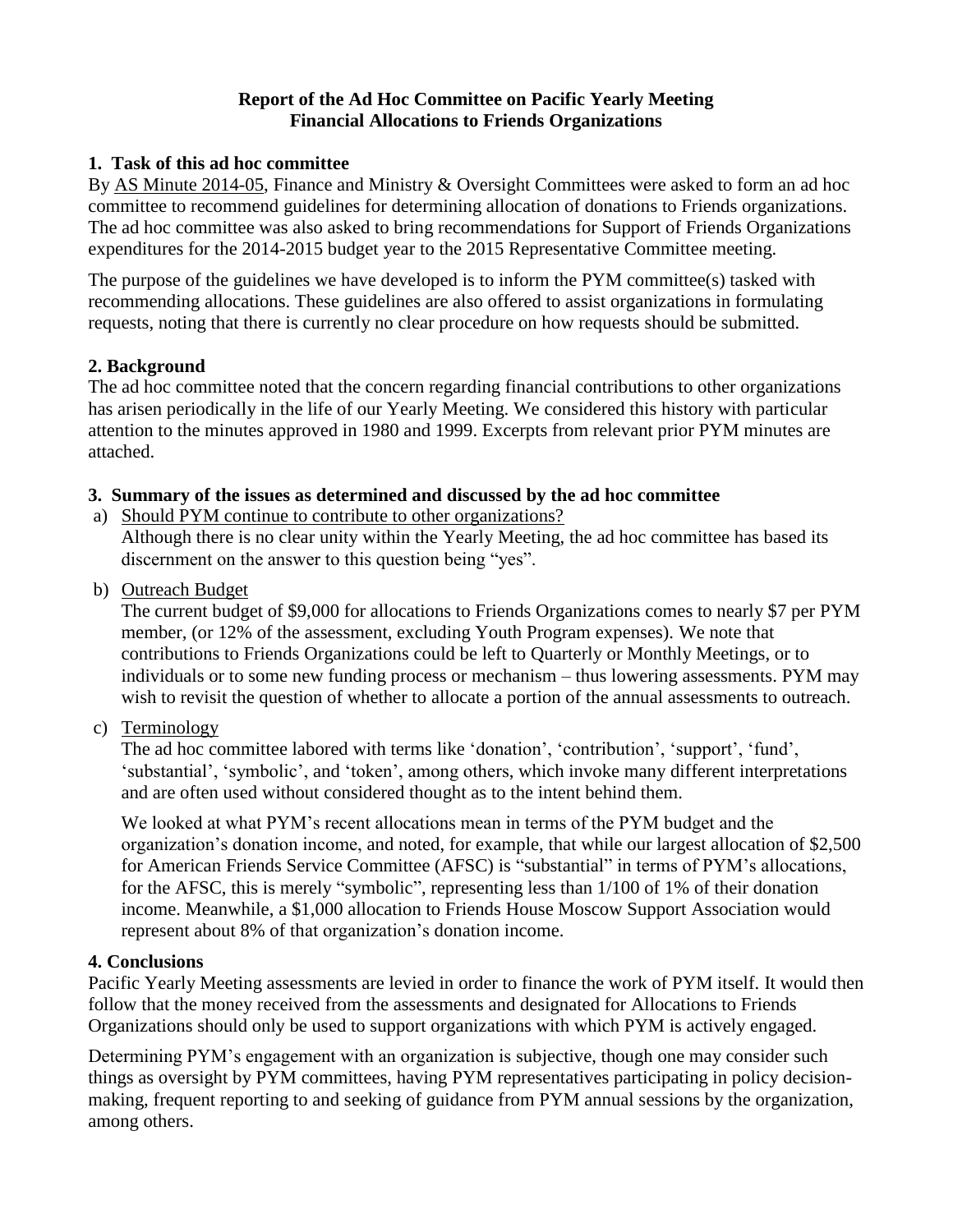We are mindful of the powerful symbolic value that may be attached to both the giving and the receiving of financial support from PYM. On the giving side, there is the moral satisfaction of being associated with an organization that appears to be "doing" something, while for receiving organizations, even modest financial support from the Yearly Meeting can be energizing and inspiring.

However, we have observed that this symbolism can also operate negatively. Friends can feel resentful or alienated from one another when there is disagreement on which organizations are "deserving" or to what degree, and an organization that does not receive financial support may feel neglected or undervalued. We urge that Friends acknowledge the spirit of outreach that motivates this section of the budget, recognizing that the needs will always be far greater than the resources that PYM can reasonably apply.

Charitable giving is a very personal and often idiosyncratic choice. The PYM allocations of support should be kept in perspective and "caring" or "witness" should not be measured by dollars alone.

### **5. Recommended Guidelines**

The ad hoc committee offers the following guidelines for the committee assigned the task of recommending allocations:

- i. Priority consideration for support should be given to Friends organizations of which PYM is a member and/or to which PYM designates representatives who serve on their board. The current list of these organizations is:
	- a. American Friends Service Committee (AFSC)
	- b. Friends World Committee on Consultation, Section of the Americas (FWCC-SoA)
	- c. Friends Committee on National Legislation (FCNL)
	- d. Friends Committee on Legislation of California (FCL-CA)
	- e. Quaker Earthcare Witness (QEW)
	- f. William Penn House, Washington, D.C.
	- g. Friends Bulletin Corporation (publisher of Western Friend)
	- h. Friends Peace Teams
- ii. Special consideration should also be given to:
	- a. Quaker led projects in which PYM members are currently actively engaged, especially those in early stages.
	- b. Established Friends organizations that rely on Yearly Meetings for contributions.
- iii. Further guidance for the committee recommending allocations:
	- a. A one-time gift should not necessarily mean continuing support.
	- b. Organizations should serve the entire Yearly Meeting, not only California.
	- c. Organizations under the care of a Monthly or a Quarterly Meeting should normally look there for support rather than to the Yearly Meeting.
	- d. Requests should be seasoned and supported by a PYM committee.
	- e. Allocations should be reviewed against the guidelines periodically.

Respectfully submitted, Bronwen Hillman (Mexico City), convener Claire Gorfinkel (Orange Grove) George Mills (Palo Alto)

Attachment 1. Excerpts from previous PYM Minutes. Attachment 2. Support of Friends Organizations Comparative Table.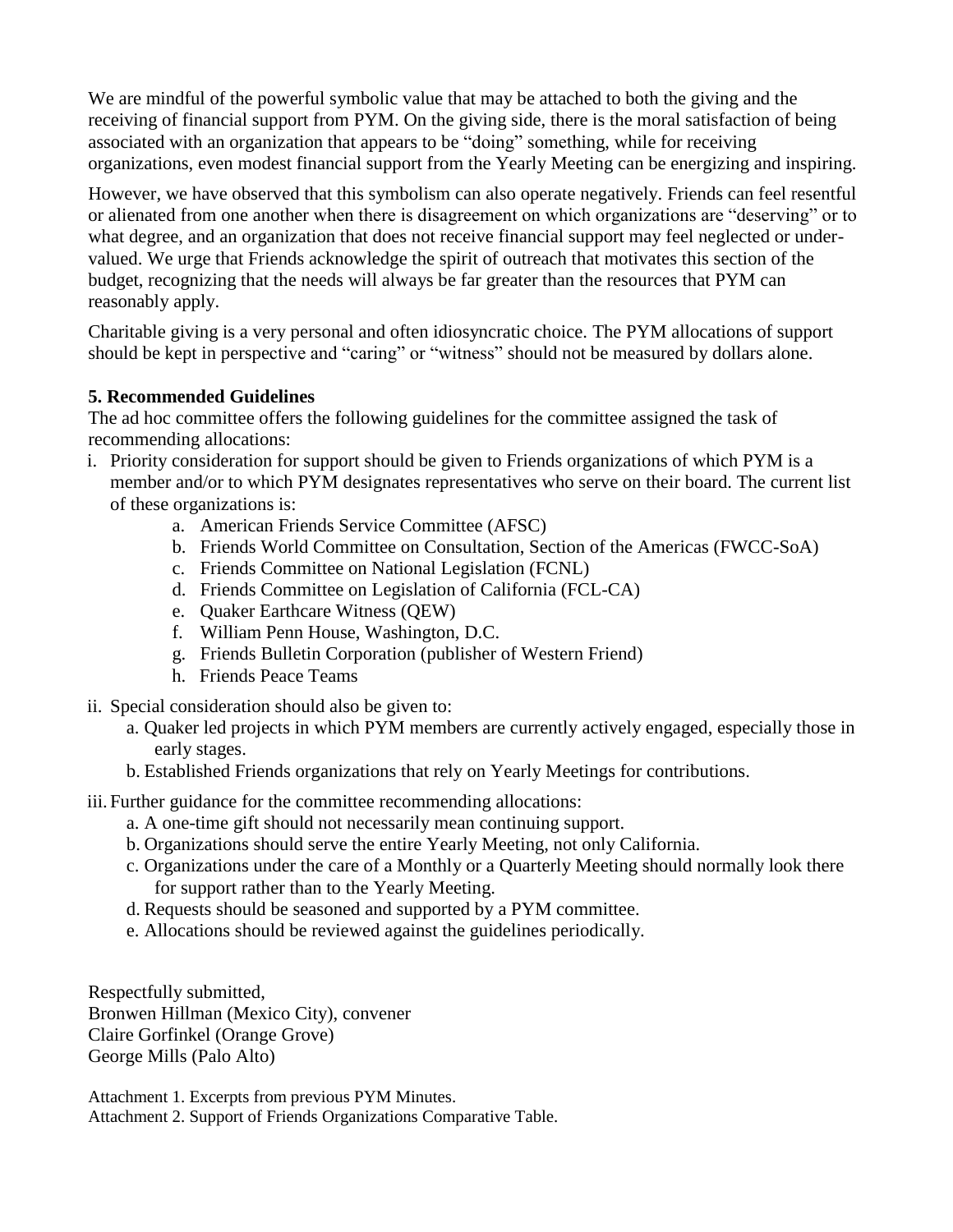### **Ad Hoc Committee on Pacific Yearly Meeting Financial Allocations to Friends Organizations**

### Recommended Allocations of the "Support of Friends Organizations" (outreach) budget for the 2014-2015 fiscal year

The following recommendation for allocations is not to be interpreted as considering one organization more worthy than another or as diminishing the important, spirit-led service and work of many PYM Friends and Friends organizations. Rather it is the result of holding each organization against the recommended guidelines. The ad hoc committee acknowledges the good work of the organizations PYM is unable to financially support at this time.

| <b>AFSC</b>                                     | \$2,500 |
|-------------------------------------------------|---------|
| <b>FWCC-SoA</b>                                 | \$1,500 |
| <b>FCNL</b>                                     | \$1,500 |
| <b>FCL-CA</b>                                   | \$1,000 |
| <b>OEW</b>                                      | \$500   |
| William Penn House                              | \$250   |
| Western Friend <i>(elsewhere in budget)</i>     |         |
| Friends Peace Teams <sup>(1)</sup>              | \$0     |
| <b>Friends General Conference</b>               | \$500   |
| QUNO-NY $(2)$                                   | \$0     |
| Right Sharing of World Resources <sup>(3)</sup> | \$0     |
| <b>Friends House Moscow</b>                     | \$750   |
| Casa de los Amigos                              | \$500   |
| Guatemala Scholarship Program <sup>(4)</sup>    | \$0     |
| El Salvador Project <sup>(5)</sup>              | \$0     |
| <b>Total</b>                                    | \$9,000 |

*(1) Although PYM designates a representative to the organization, Friends Peace Teams has not submitted a seasoned request for allocation*

*(2) QUNO-New York is a project of the American Friends Service Committee and Friends World Committee for Consultation*

*(3) The organization no longer meets the guidelines for allocations*

*(4) Under the care of Guatemala and Redwood Forest Monthly Meetings*

*(5) Under the care of Palo Alto Monthly Meeting*

Respectfully submitted, Bronwen Hillman (Mexico City), convener Claire Gorfinkel (Orange Grove) George Mills (Palo Alto)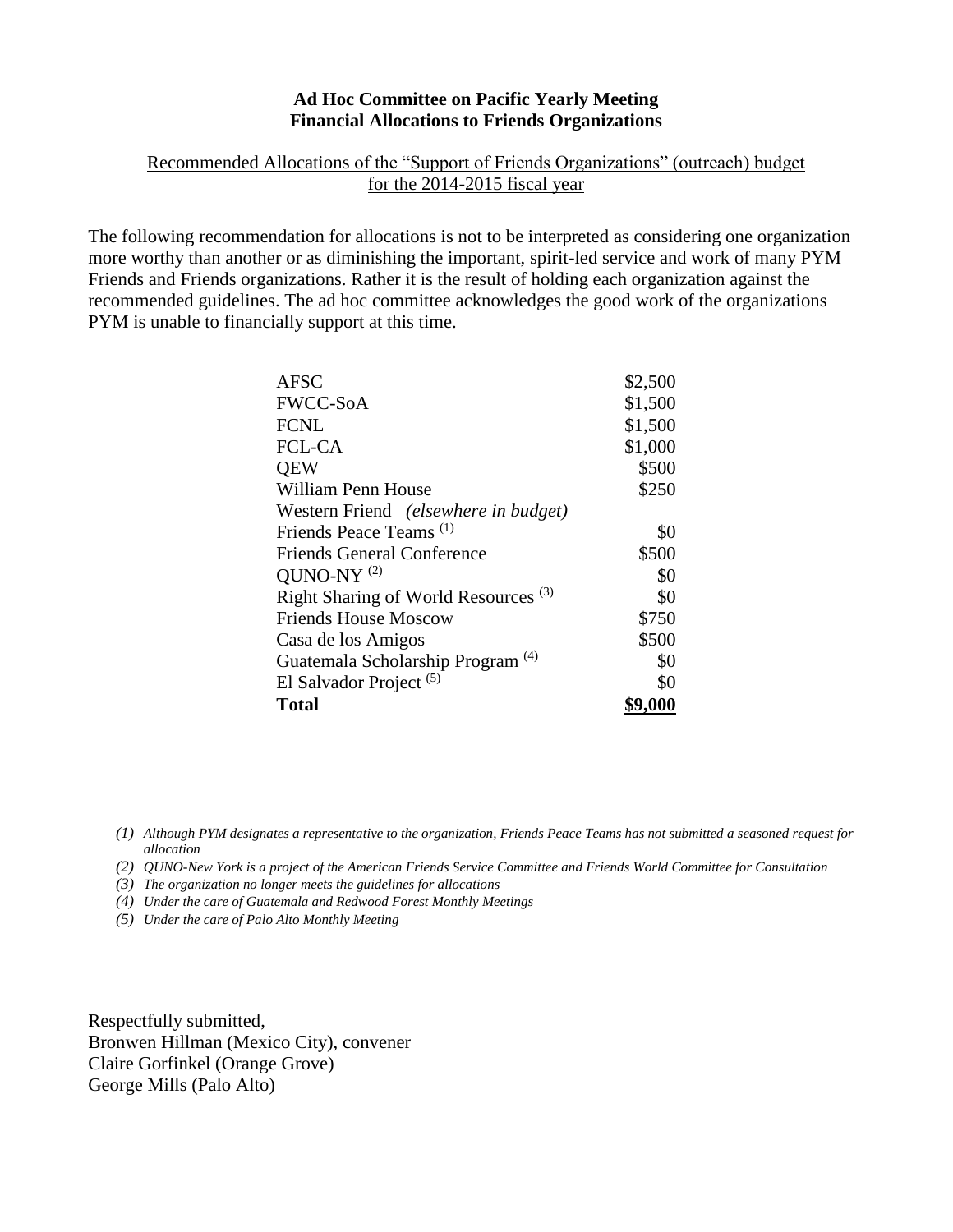## **Report of the Ad Hoc Committee on Pacific Yearly Meeting Financial Allocations to Friends Organizations**

Attachment 1.

Previous Pacific Yearly Meeting Minutes regarding financial contributions to Friends organizations considered by the ad hoc committee (excerpts)

*1969-14 The criteria for allocation of funds by Pacific Yearly Meeting committees is that the activity is clearly a project of the entire Yearly Meeting or one in which Pacific Yearly Meeting concern predominates. It is assumed that Monthly [and] Quarterly meetings will finance their own activities since subsidizing a local concern would be, in effect, an assessment against the entire Yearly Meeting.*

## *1978*

*The [Ad Hoc Committee on Contributions and Assessments] asked the Yearly Meeting session to respond directly to the query: Do we or do we not wish to contribute to other Friends organizations? Comments were about equally divided between those who wished to continue financial contributions, and those who favored leaving the responsibilities entirely with the Monthly Meetings.* 

### *RepCom 1979*

*. . .the Ad Hoc Committee on Assessments and Contributions . . . united in the observations that 1) There is no consensus in the Yearly Meeting to discontinue the practice of making contributions to Friends organizations.*

*2) That there is much concern that we not continue making contributions pro forma, but that the contributions budget be prepared in a way which is open to yearly evaluation.*

*3) That Friends' good order requires a process of seasoning -- items should not surface first on the floor of the Yearly Meeting.*

## *RepCom 1980*

*Support of Friends Organizations: Finance Committee solicited Monthly Meetings for recommendations on disbursement of the \$3,000 budgeted expense, for fiscal 1980. There was a wide range of responses from the nineteen of thirty-six Meetings replying. In discussion Finance Committee found the following basic principles helpful to their deliberations:*

*1) National groups which rely on Yearly Meetings for contributions should be supported.*

*2) A onetime gift should not mean continuing support.*

*3) Friends groups which are under the care of a Monthly or Quarterly Meeting should look there for support.*

*4) A Friends group should serve the entire Yearly Meeting, not only California.*

*5) Gifts should be substantial, not token.*

*6) Proposals for contributions to a particular Friend organization should be advocated over a period of time, rather than spontaneously made during PYM Plenary sessions.*

*7) The organization respond[s] to correspondence.*

# *REP COM 89-23*

*Representative Committee approved the Finance Committee's proposed revisions to the fiscal year 1989 budget: ...*

*Some concern was voiced that contributions to Friends organizations have not been increased to offset inflation. The Finance Committee has attempted to avoid increasing our current level of assessments, following last year's increase from \$20 to \$23 per member. This year's budget increase over last year's was only two percent. . . .*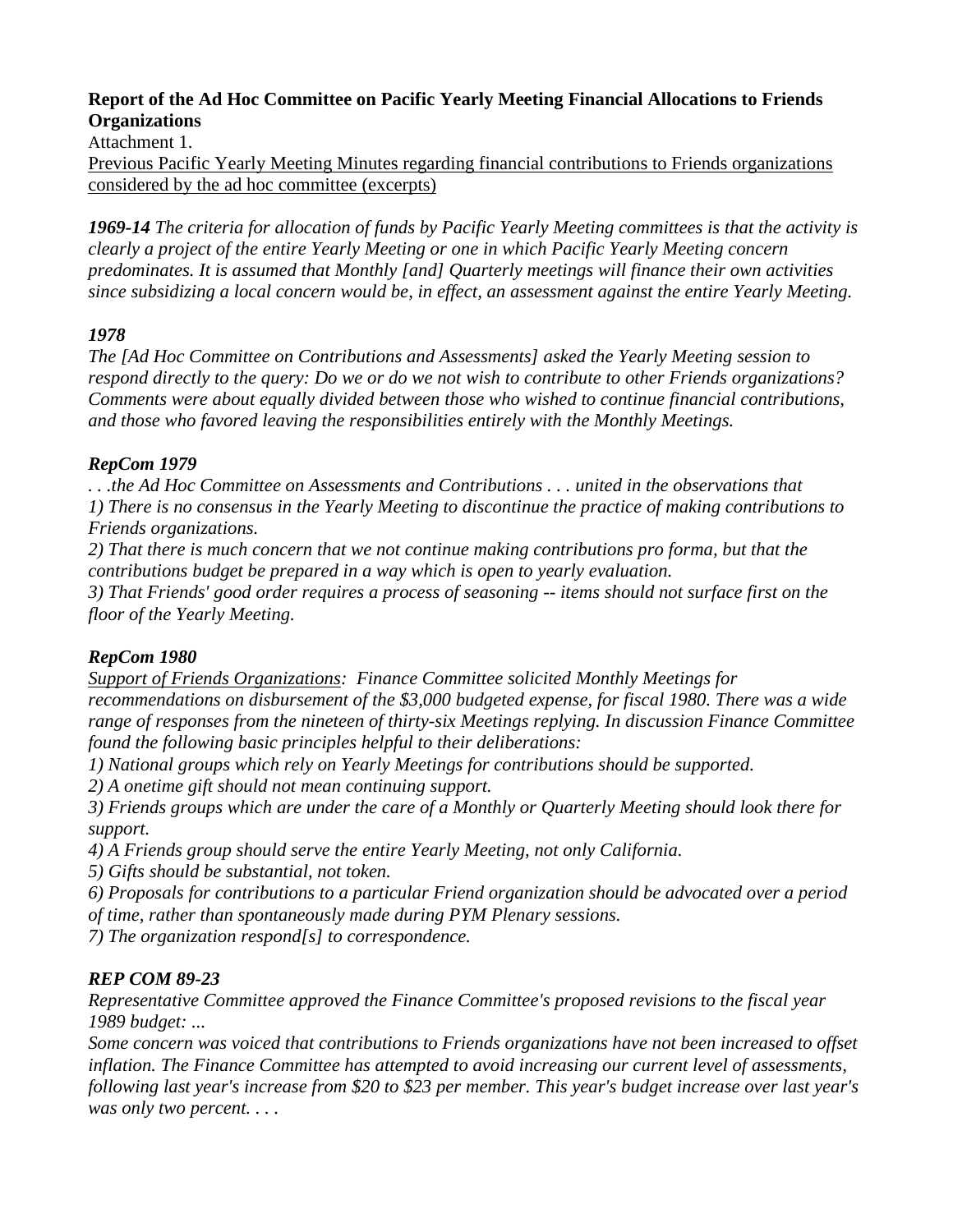*We were reminded that our currently budgeted contributions to Friends organizations other than FWCC are intended not as substantial gifts but as token support, a compromise between Friends who advocate such contributions and other Friends who would prefer that no funds raised as PYM assessments be transferred from the Yearly Meeting to other organizations.*

*PYM 99-4 We approved the Right Holding of Year Meeting Subcommittee's five criteria for YM contributions to other Friends' organizations with the insertion of the word "normally" into criterion #4.*

### *CRITERIA FOR PYM CONTRIBUTIONS TO OTHER FRIENDS ORGANIZATIONS*

*1. Needs of Friends' projects that grow out of PYM work should be given particular consideration, especially in the early stages.*

*2. Friends' groups which rely on Yearly Meetings for contributions and policy guidance should be considered for support.*

*3. A one-time gift should not mean continuing support.*

*4. Friends groups under the care of a Monthly of a Quarterly Meeting should normally look there for support rather than to the Yearly Meeting.*

*5. Friends groups should normally serve the entire Yearly Meeting, not only California.*